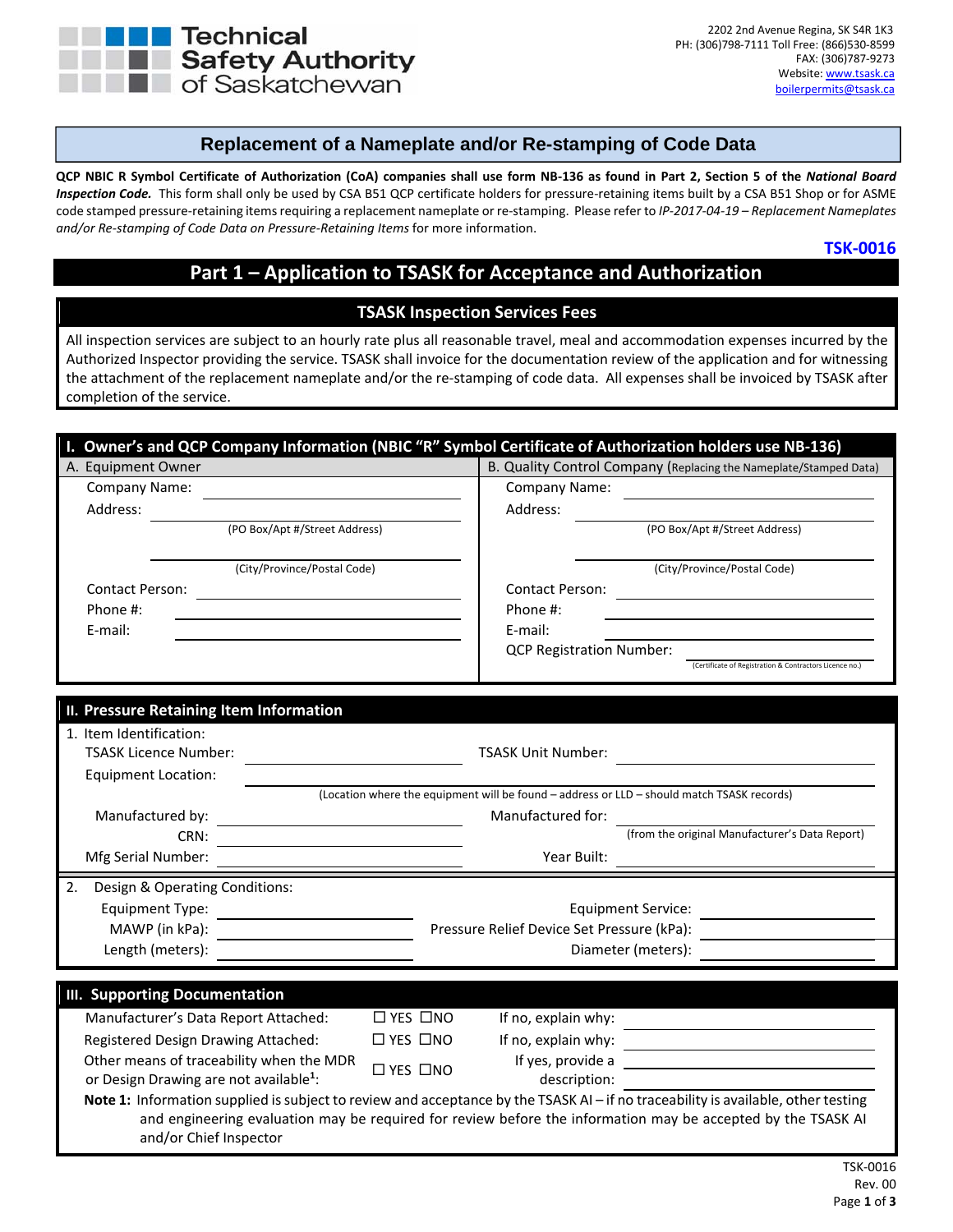

#### **IV. Disclaimer**

Failure to provide adequate proof of traceability to a Manufacturer's Data Report, design drawing or other means of identifying and tracing the pressure‐retaining item, may result in further investigation before the attachment of a replacement nameplate or re-stamping of code data may be accepted. At the discretion of the TSASK AI and/or Chief Inspector, further engineering evaluation, NDE testing and/or hydrostatic testing may be required for acceptance.

#### **V. Date Requested for Attaching Replacement Nameplate or Re‐stamping**

Date(s) Requested (YYYY MMM DD):

#### **VI. Original Nameplate or Stamped Information**

 $\Box$  Attached to this form is a true facsimile of the legible portion of the item's original nameplate (if available). Where possible, a rubbing and/or picture of the nameplate shall be attached.

#### **VII. Replacement Nameplate or Re‐Stamping Data Submission and Acceptance & Authorization**

**Notes:** (form shall be returned to applicant)

- The signature in Section VII, Point 2 is not permission to attach a replacement nameplate or to re‐stamp the data. This signature is TSASK's confirmation that the documents presented are acceptable and the applicant has authorization to proceed with the making of a replacement nameplate or preparations to re‐stamp the data.
- If there is insufficient information to prove traceability, the TSASK AI shall sign Section VII, Point 3 and return to applicant.
- The attachment of the replacement nameplate or re‐stamping of the code data shall be verified and witnessed by a TSASK Authorized Inspector. The witnessing TSASK AI shall sign Section IX.
- Once the replacement nameplate is ready and/or the QCP company is prepared to re‐stamp the data into the pressure‐ retaining item, the QCP company shall notify TSASK and confirm with the TSASK AI the date.

#### **1. Declaration of Quality Control Company:**

I certify that, to the best of my knowledge and belief, that the statements in this report are correct, and that the replacement information, data and identification numbers are correct and in accordance with the provisions of CSA B51 and the original code of construction. I understand that a false or misleading representation of this pressure retaining item or other misuse of evidence of traceability submitted by me or on my behalf may result in the Chief Inspector not accepting the information provided and requiring further investigation.

|                                                                                                                                                                                                                                                                                                                                                                                                                           | <b>Quality Control Program Company Representative</b>                                                                               | <b>Company Position</b>                                                                                               | Date (YYYY-MMM-DD) |
|---------------------------------------------------------------------------------------------------------------------------------------------------------------------------------------------------------------------------------------------------------------------------------------------------------------------------------------------------------------------------------------------------------------------------|-------------------------------------------------------------------------------------------------------------------------------------|-----------------------------------------------------------------------------------------------------------------------|--------------------|
| $\Box$ code stamped data; and/or                                                                                                                                                                                                                                                                                                                                                                                          | 2. TSASK Acceptance of Information and Authorization to Proceed<br>$\Box$ nameplate of the above described pressure-retaining item. | The information provided in this document is acceptable to TSASK. Authorization is granted to prepare to replace the: |                    |
|                                                                                                                                                                                                                                                                                                                                                                                                                           | <b>TSASK Authorized Inspector</b>                                                                                                   | <b>TSASK Inspector Number</b>                                                                                         | Date (YYYY-MMM-DD) |
| 3. TSASK Rejection of the Application<br>After review of the submitted information and discussion with the applicant, TSASK cannot accept the:<br>$\Box$ re-stamping of code data; and/or<br>$\Box$ replacement of the nameplate.<br>TSASK has notified the applicant and the owner that there is insufficient information to prove traceability of the pressure-<br>retaining item.<br><b>TSASK Authorized Inspector</b> |                                                                                                                                     |                                                                                                                       |                    |
|                                                                                                                                                                                                                                                                                                                                                                                                                           |                                                                                                                                     | <b>TSASK Inspector Number</b>                                                                                         | Date (YYYY-MMM-DD) |